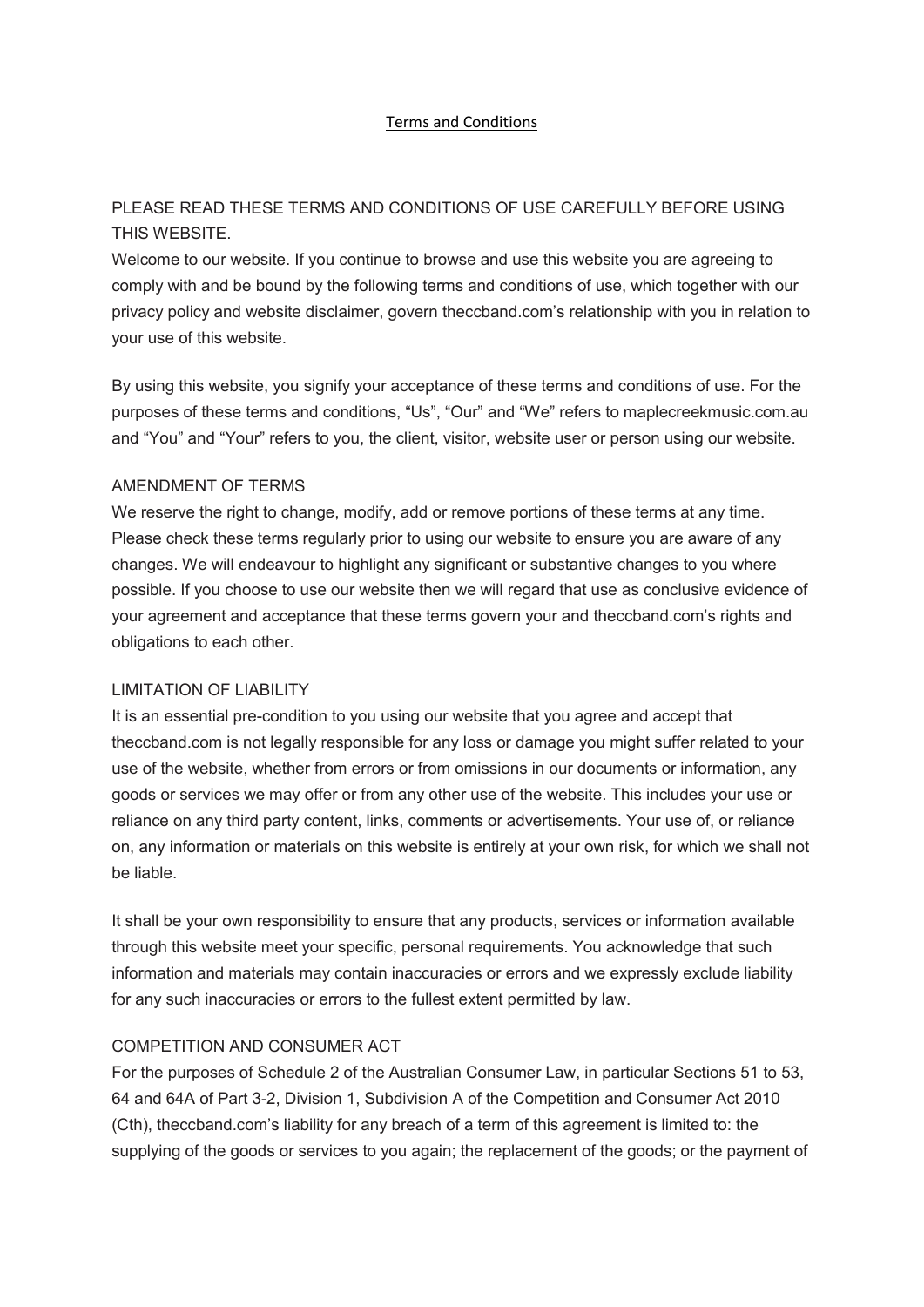the cost of having the goods or services supplied to you again. You must be over 18 years of age to use this website and to purchase any goods or services.

### DELIVERY OF GOODS

Physical goods may be delivered by Australia Post and/or other reputable courier companies. Deliveries are processed promptly upon receipt of full payment. Delivery may take between 2 and 14 days, depending on the delivery option. Damaged or lost orders should be resolved with Australia Post or the courier company directly and we are not responsible for goods that are damaged in transit or not received. Replacement of damaged or lost items is made at the discretion of theccband.com.

Digital goods are delivered immediately. Please be aware there are inherent risks associated with downloading any software and digital goods. Should you have any technical problems downloading any of our goods, please contact us so we may try to assist you.

### RETURNS AND REFUNDS

theccband.com handles returns and processes refunds in accordance with the Australian Consumer Protection legislation. Should you wish to return your order, please notify us within days of purchase with a valid reason for return. If we are unable to resolve your complaint or further assist you, we will process a refund upon timely receipt of the goods purchased. Unopened goods will be refunded in full. Refunds will be processed promptly and payment made by the same method that you made payment. All refunds are made at the discretion of theccband.com.

### **DISCLAIMER**

To the fullest extent permitted by law, theccband.com absolutely disclaims all warranties, expressed or implied, including, but not limited to, implied warranties of merchantability and fitness for any particular purpose. theccband.com gives no warranty that the documents, goods or services will be free of errors, or that defects will be corrected, or that our website or its server is free of viruses or any other harmful components.

Whilst we, at all times endeavour to have the most accurate, reliable and up-to-date information on our website, we do not warrant or make any representations regarding the use or the result of the use of any document, product, service, link or information in its website or as to their correctness, suitability, accuracy, reliability, or otherwise. It is your sole responsibility and not the responsibility of theccband.com to bear any and all costs of servicing, repairs, or correction. The applicable law in your state or territory may not permit these exclusions, particularly the exclusions of some implied warranties. Some of the above may not apply to you but you must ensure you are aware of any risk you may be taking by using this website or any products or services that may be offered through it. It is your responsibility to do so.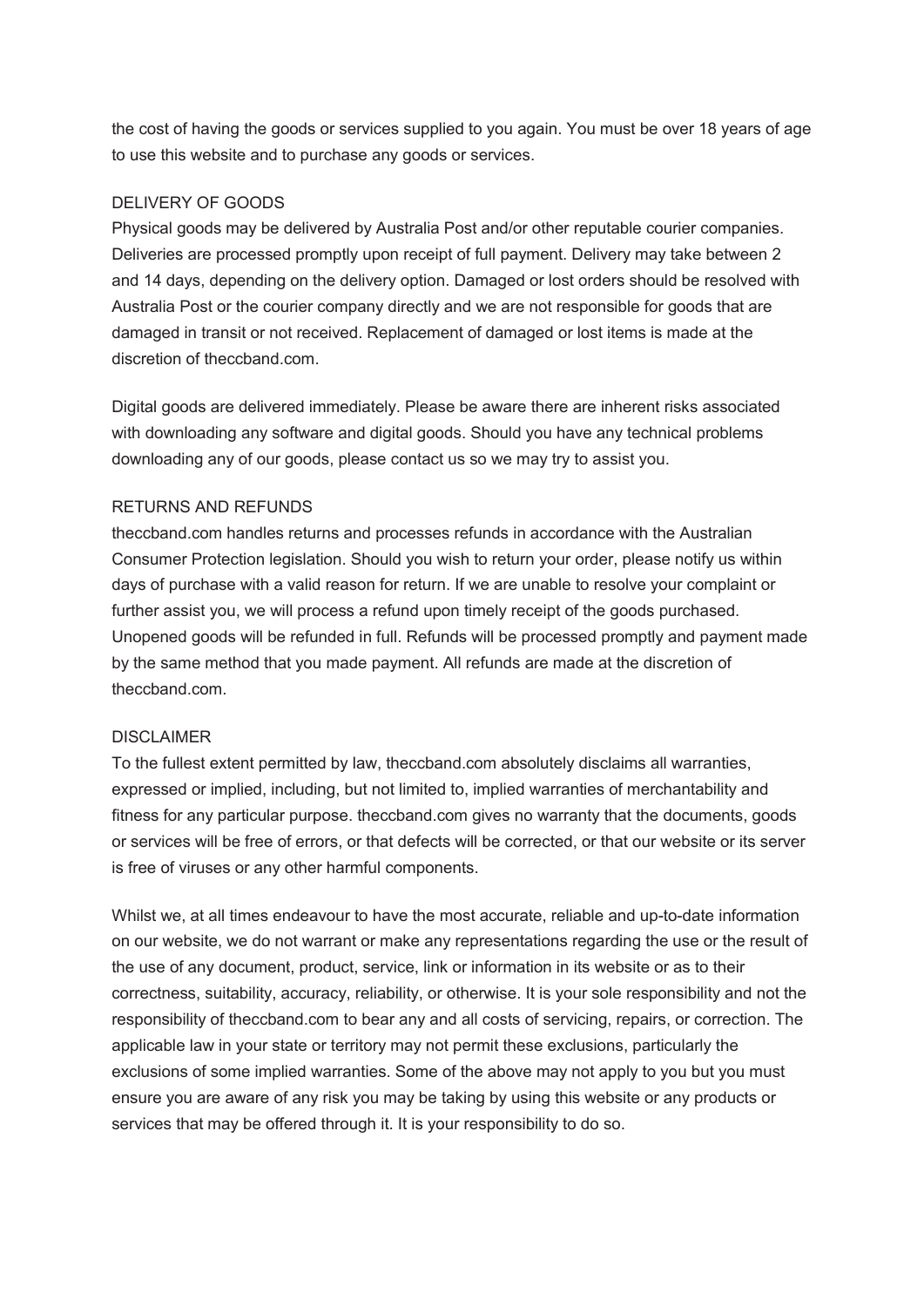#### YOUR PRIVACY

At theccband.com, we are committed to protecting your privacy. We use the information we collect about you to maximize the services that we provide to you. We respect the privacy and confidentiality of the information provided by you and adhere to the Australian Privacy Principles. Please read our separate Privacy Policy carefully.

You may change your details at any time by advising us in writing via email. All information we receive from our customers is protected by our secure servers. theccband.com's secure server software encrypts all customer information before it is sent to us. Furthermore, all customer data collected is secured against unauthorized use or access. Credit card information is not stored by us on our servers.

### THIRD PARTIES

We do not and will not sell or deal in personal or customer information. We may however use in a general sense without any reference to your name, your information to create marketing statistics, identify user demands and assist in meeting customer needs generally. In addition, we may use the information that you provide to improve our website and services but not for any other use.

### LINKS TO OTHER WEBSITES

theccband.com may from time to time provide on its website, links to other websites, advertisements and information on those websites for your convenience. This does not necessarily imply sponsorship, endorsement, or approval or arrangement between theccband.com and the owners of those websites. theccband.com takes no responsibility for any of the content found on the linked websites.

theccband.com website may contain information or advertisements provided by third parties for which theccband.com accepts no responsibility whatsoever for any information or advice provided to you directly by third parties. We are making a 'recommendation' only and are not providing any advice nor do we take any responsibility for any advice received in this regard.

### DISCLOSURE OF INFORMATION

theccband.com may be required, in certain circumstances, to disclose information in good faith and where theccband.com is required to do so in the following circumstances: by law or by any court; to enforce the terms of any of our customer agreements; or to protect the rights, property or safety of our customers or third parties.

# EXCLUSION OF COMPETITORS

If you are in the business of creating similar documents, goods or services for the purpose of providing them for a fee to users, whether they be business users or domestic users, then you are a competitor of theccband.com. theccband.com expressly excludes and does not permit you to use or access our website, to download any documents or information from its website or obtain any such documents or information through a third party.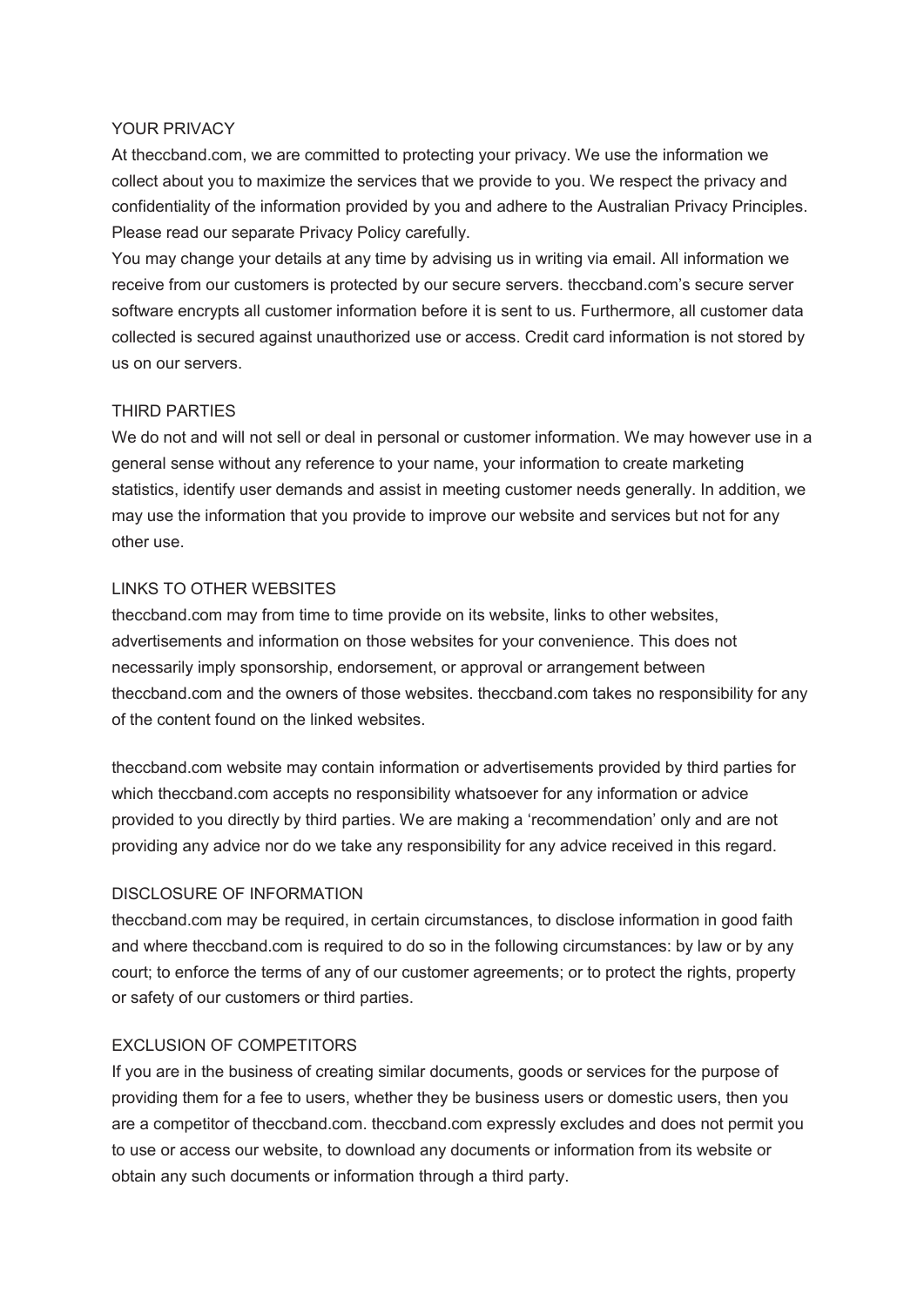If you breach this term then theccband.com will hold you fully responsible for any loss that we may sustain and further hold you accountable for all profits that you might make from such unpermitted and improper use. theccband.com reserves the right to exclude and deny any person access to our website, services or information in our sole discretion.

# COPYRIGHT, TRADEMARK AND RESTRICTIONS OF USE

This website contains material which is owned by or licensed to us. This material includes, but is not limited to, the design, layout, look, appearance, trademarks and graphics. You are not permitted to reproduce the documents, information or materials on the website for the purposes of sale or the use by any third party. In particular you are not permitted to republish, upload, transmit electronically or otherwise or distribute any of the materials, documents or products that may be available for download from time to time on this website.

theccband.com expressly reserves all copyright and trademark in all documents, information and materials on our website and we reserve the right to take action against you if you breach any of these terms.

Any redistribution or reproduction of part or all of the contents in any form is prohibited other than the following: you may print or download to a local hard disk extracts for your personal and noncommercial use only; and you may copy the content to individual third parties for their personal use, but only if you acknowledge the website as the source of the material. You may not, except with our express written permission, distribute or commercially exploit the content. Nor may you transmit it or store it in any other website or other form of electronic retrieval system.

### WHOLE AGREEMENT

These terms and conditions represent the whole agreement between you and theccband.com concerning your use and access to theccband.com's website and your use and access to the documents and information on it. No other term is to be included in this agreement except where it is required to be included by any legislation of the Commonwealth or any State or Territory. All implied terms except those implied by statute and which cannot be expressly excluded are hereby expressly excluded.

### EXCLUSION OF UNENFORCEABLE TERMS

Where any clause or term above would by any applicable statute be illegal, void, or unenforceable in any State or Territory then such a clause shall not apply in that State or Territory and shall be deemed never to have been included in these terms and conditions in that State or Territory. Such a clause if legal and enforceable in any other State or Territory shall continue to be fully enforceable and part of this agreement in those other States and Territories. The deemed exclusion of any term pursuant to this paragraph shall not affect or modify the full enforceability and construction of the other clauses of these terms and conditions.

### JURISDICTION

This agreement and this website are subject to the laws of NSW and Australia. If there is a